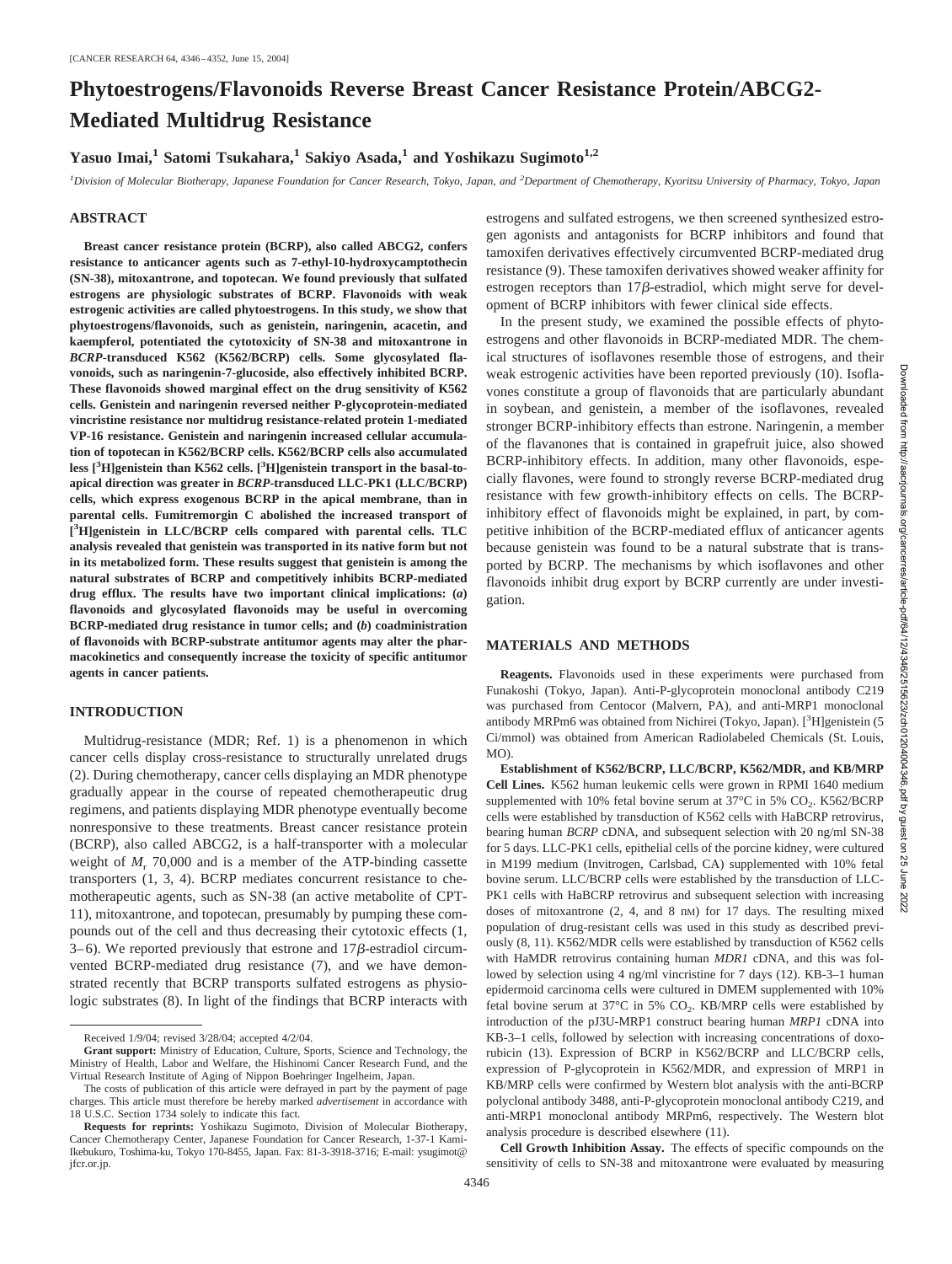#### Table 1 *Drug resistances of K562/BCRP, K562/MDR, and KB/MRP cells*

cell growth inhibition after incubation at 37°C for 5 days in the absence or presence of various concentrations of anticancer drugs in combination with the specific chemicals being examined. Cell numbers were determined using a cell counter (Sysmex, Kobe, Japan).  $IC_{50}$  values (drug dosages that cause 50% inhibition of cell growth) were determined from growth inhibition curves.

**Intracellular Topotecan Uptake.** The effects of specific compounds on the cellular accumulation of topotecan were determined by flow cytometry. Cells  $(5 \times 10^5)$  were incubated with 20  $\mu$ M topotecan for 30 min at 37°C in the absence or presence of modifying agents, washed in ice-cold PBS, and subjected to fluorescence analysis using FACSCalibur (Becton-Dickinson, San Jose, CA).

**Cellular [3 H]Genistein Accumulation in K562/BCRP Cells.** Either K562 or K562/BCRP cells  $(2 \times 10^6)$  were incubated with 30 nm [<sup>3</sup>H]genistein for 0, 1, 2, or 4 h at 37°C. The cells then were washed with ice-cold PBS, dissolved in 100  $\mu$ l PBS plus 400  $\mu$ l Soluene-350 (Packard, Downer's Grove, IL), and mixed with 5 ml ACS II scintillation mixture (Amersham, Piscataway, NJ). Radioactivity levels were measured using a scintillation counter (Beckman, Fullerton, CA).

**Transcellular Transport Assay of [3 H]Genistein and Silica Gel TLC of Transported Compounds.** Details of the experimental procedure are described previously (8). Briefly, exponentially growing LLC-PK1 and/or LLC/ BCRP cells were plated on  $3-\mu m$  pore Transwell 3414 filters (Corning Costar, Cambridge, MA) at a density of  $2.4 \times 10^6$  cells/well and cultured for 3 days. Culture medium in the upper and lower wells was replaced with 2 ml of serum-free M199 medium 1.5 h before beginning the experiments. When needed, fumitremorgin C was added to the apical and basal side medium at this time (14). The medium in either the upper or lower well then was replaced with 2 ml of medium containing <sup>14</sup>C-labeled inulin and/or <sup>3</sup>H-labeled genistein. The cells were incubated at 37 $\degree$ C in 5% CO<sub>2</sub>, and 50  $\mu$ l of the medium from the opposite side were sampled at 1, 2, and 4 h following the addition of radiolabeled compounds. The radioactivity of each sample was measured by liquid scintillation counting and expressed as a percentage fraction of the total radioactivity before incubation. All of the data were presented as mean values with SD of triplicate determinations from three different cultures.

For silica gel TLC, 50  $\mu$ l of medium in the opposite side of the chamber following incubation were mixed with  $100 \mu l$  of methanol, spotted, and run on silica gel 60  $F_{254}$  plates (Merck, Darmstadt, Germany) in chloroform/methanol/acetic acid (8:3:1). Separated zones were excised, and their radioactivities were measured using a liquid scintillation counter. The radioactivities were expressed as a percentage fraction of the total radioactivity before incubation. Each point represents a mean value with SD of triplicate determinations.

**Statistical Analysis.** The two-sided unpaired Student's *t* test was used to evaluate the statistical significance of the differences between the two sets of data. The differences were considered significant when  $P < 0.05$ .

## **RESULTS**

**Characteristics of K562/BCRP, LLC/BCRP, K562/MDR, and KB/MRP Cells.** Among the four drug-resistant cell lines used in this study, K562/BCRP cells expressed BCRP but not P-glycoprotein or



Fig. 1. Analysis of expression levels of breast cancer resistance protein (BCRP), P-glycoprotein, and MRP1 in transfected cells by Western blot analysis. Cell lysates (20 -g/lane) were resolved by SDS-PAGE and blotted onto nitrocellulose membranes. *A,* BCRP expression. Blots were treated with anti-BCRP polyclonal antibody 3488. *B,* P-glycoprotein expression. Blots were treated with anti-P-glycoprotein antibody C219. *C,* MRP1 expression. Blots were treated with anti-MRP1 monoclonal antibody MRPm6. *1*, K562 cells. *2,* K562/BCRP cells. *3,* K562/MDR cells. *4,* KB-3–1 cells. *5,* KB/MRP cells. *6,* LLC-PK1 cells. *7,* LLC/BCRP cells.

Cells were cultured for 5 days with increasing concentrations of anticancer drugs. Cell numbers were measured with a Coulter counter and  $IC_{50}$  values were then determined. The degree of drug resistance is calculated as the  $IC_{50}$  ratio of resistant cells divided by that of the parental cells. The data are represented as mean values  $\pm$  SD from triplicate determinations.

| Parental cell | Resistant cell         | Drug                  | Degree of resistance               |
|---------------|------------------------|-----------------------|------------------------------------|
| K562<br>K562  | K562/BCRP<br>K562/BCRP | SN-38<br>Mitoxantrone | $24.8 \pm 0.63$<br>$10.1 \pm 0.27$ |
| K562          | K562/MDR               | Vincristine           | $173 \pm 18.7$                     |
| $KB-3-1$      | <b>KB/MRP</b>          | VP-16                 | $10.3 \pm 0.60$                    |



Fig. 2. Chemical structures of estrone and the indicated phytoestrogens/flavonoids.

MRP1. LLC/BCRP cells expressed BCRP. K562/MDR cells expressed P-glycoprotein but not BCRP or MRP1, and KB/MRP cells expressed MRP1 but not BCRP or P-glycoprotein (Fig. 1). Expression of BCRP, P-glycoprotein, or MRP1 was not detected in parental K562 and KB-3–1 cells.

K562/BCRP cells showed significantly higher resistance to SN-38 and mitoxantrone than K562 cells (Table 1). LLC/BCRP cells were five to six times more resistant to SN-38 and mitoxantrone than parental LLC-PK1 cells as described previously (8). K562/MDR cells showed significantly higher resistance to vincristine than K562 cells, and KB/MRP cells were significantly more resistant to VP-16 than KB-3–1 cells (Table 1). Protein expression and drug-resistance levels in each resistant cell line were stable for at least 2 months.

**Reversal of BCRP-Mediated Drug Resistance by Flavonoids.** Estrone,  $17\beta$ -estradiol, estrogen agonists, and estrogen antagonists reverse BCRP-mediated drug resistance. In the present study, we examined the potential reversal effects of phytoestrogens/flavonoids because they have been shown to have weak estrogenic activities (10). Structures of representative flavonoids are shown in Fig. 2. We first examined the effects of representative phytoestrogens, genistein and naringenin, on drug resistance in K562/BCRP cells (Fig. 3, *A–C*). Reversal indexes (ratios of  $IC_{50}$  measurements in the absence of reversing agents divided by levels in the presence of reversing agents) of 3  $\mu$ M (10  $\mu$ M) genistein for SN-38 and mitoxantrone were 7.23  $\pm$  0.35 (16.4  $\pm$  0.56) and 6.28  $\pm$  0.51 (11.7  $\pm$  0.40), respectively. In addition, reversal indexes of  $3 \mu M (10 \mu M)$  naringenin for SN-38 and mitoxantrone were  $5.94 \pm 0.26$  (15.2  $\pm$  0.92) and  $3.42 \pm 0.27$  (10.6  $\pm$  0.30), respectively. The reversing effects of genistein and naringenin proved to be greater than estrone. Analysis then was extended to other flavonoids, many of which reversed BCRP-mediated SN-38 resistance at a fixed concentration of 3  $\mu$ M (Fig. 4). The flavones acacetin, apigenin, chrysin, diosmetin, and luteolin and the flavonols kaempferide and kaempferol displayed strong reversal effects (Fig. 3, *D* and *E*, and Fig. 4). Reversal indexes of 1  $\mu$ M (3  $\mu$ M) acacetin for SN-38 and mitoxantrone were  $15.2 \pm 1.10$  (21.4  $\pm$  0.34) and 9.89  $\pm$  0.27 (9.71  $\pm$  0.81), respectively. Reversal indexes of 1  $\mu$ M (3  $\mu$ M) kaempferol for SN-38 and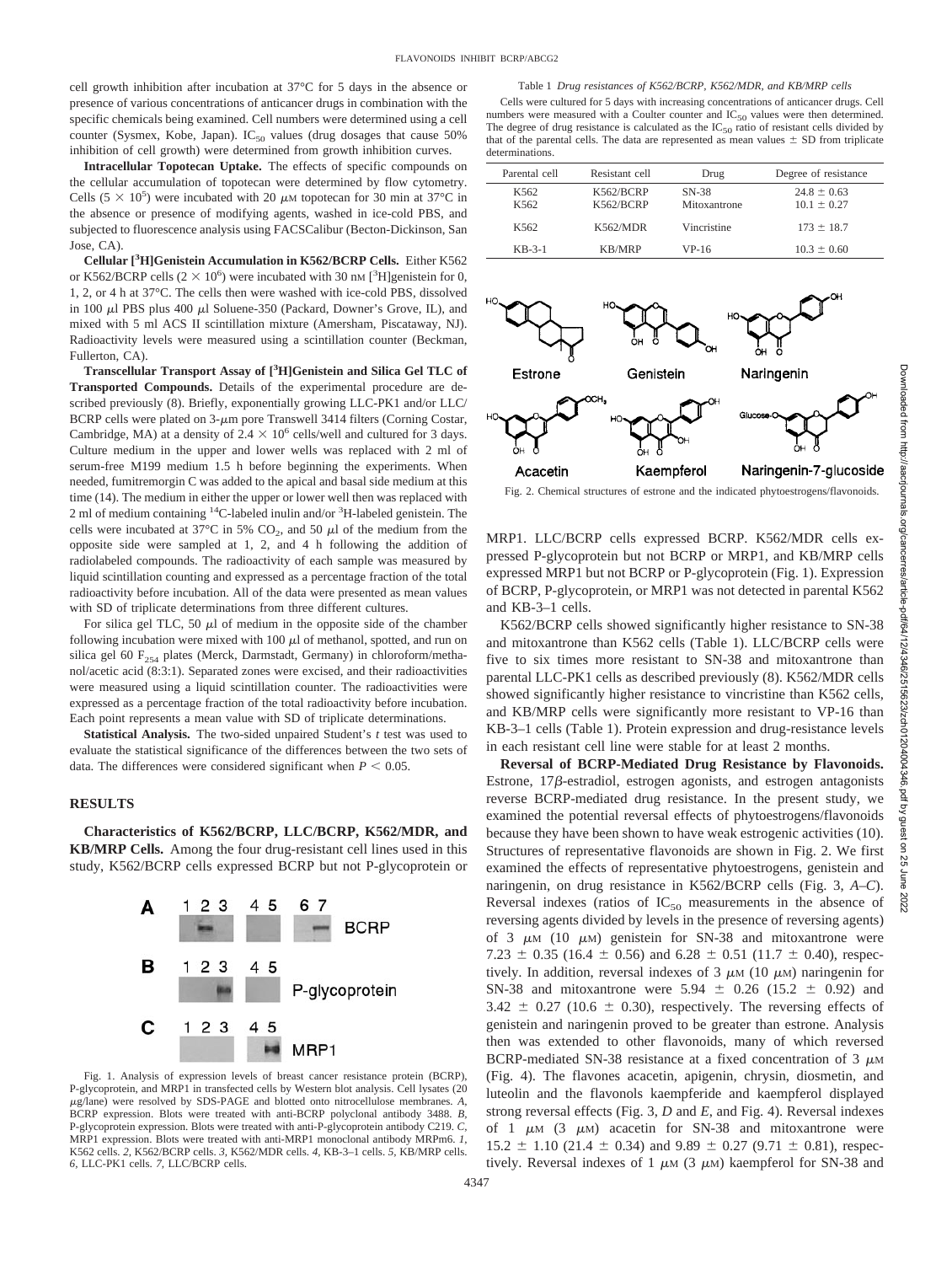

Fig. 3. Reversal effects of estrone and phytoestrogens/flavonoids on breast cancer resistance protein (BCRP)-mediated antitumor drug resistance. K562 (*open symbols*) and K562/BCRP (*closed symbols*) cells were cultured for 5 days in the absence (*circle*) or presence of 0.3 μm (lozenge), 1 μm (*square*), 3 μm (*triangle*), and 10 μm (*inverted triangle*) of the specific compounds indicated under increasing concentrations of antitumor drugs. *A,* estrone. *B,* genistein. *C,* naringenin. *D,* acacetin. *E,* kaempferol. Antitumor agents are SN-38 (N-1) and mitoxantrone (N-2; N, *A–E*). Data points are measurements of the average  $\pm$  SD from triplicate determinations. Cell numbers were determined with a cell counter.

mitoxantrone were 9.96  $\pm$  0.38 (21.5  $\pm$  0.22) and 10.6  $\pm$  0.99  $(14.2 \pm 0.95)$ , respectively. However, the flavonoids did not show growth-inhibitory effects on K562 cells under these experimental conditions. K562/BCRP cells treated with estrone or flavonoids, such as genistein, naringenin, and acacetin, for 5 days expressed similar amounts of BCRP as compared with control K562/BCRP cells (Fig. 5). This result suggested that flavonoids sensitized K562/BCRP cells to SN-38 and mitoxantrone not by reducing BCRP expression but by inhibiting BCRP function. We then examined the effects of glycosylated flavonoids on the drug-resistance properties of K562/BCRP cells. Although most glycosylated flavonoids had little effect on BCRP-mediated drug resistance, some glycosides, such as naringenin-7-glucoside and luteolin-4-*O*-glucoside, displayed moderate reversal activity (Fig. 6). Reversal indexes of  $3 \mu M$  (10  $\mu$ M) naringenin-7glucoside for SN-38 and mitoxantrone were  $5.70 \pm 0.16$  $(14.7 \pm 0.53)$  and  $5.17 \pm 0.23$  (9.44  $\pm$  0.42), respectively.

Additional studies showed that the reversal of MDR by genistein and naringenin was specific to BCRP because they did not show any reversal effects on either P-glycoprotein-mediated vincristine resistance or MRP1-mediated VP-16 resistance (Fig. 7).

**Intracellular Topotecan Uptake and Cellular [3 H]Genistein Accumulation in K562/BCRP Cells.** To address whether reversal of BCRP-mediated drug resistance by flavonoids might be associated with the inhibition of BCRP-mediated drug efflux, the cellular accumulation of topotecan was evaluated in the absence or presence of specific flavonoids by flow cytometric analysis. Intracellular accumulation of topotecan increased in the presence of genistein or naringenin in a dose-dependent manner in K562/BCRP cells (Fig. 8), whereas these levels were not altered in K562 cells (data not shown). The results indicate that these flavonoids reverse anticancer drug



Fig. 4. Inhibitory effects of phytoestrogens/flavonoids on breast cancer resistance protein (BCRP)-mediated SN-38 resistance. K562 and K562/BCRP cells were cultured for  $5$  days in the absence or presence of  $3 \mu$ M compound with increasing concentrations of SN-38. Cell numbers were determined using a cell counter, and  $IC_{50}$  values then were measured. Open bar, no inhibitor. Dotted bar, treatment with flavonoids. The degree of resistance is the ratio of  $IC_{50}$  values of the cells to that of K562 cells under the indicated experimental conditions.



Fig. 5. Western blot analyses of breast cancer resistance protein (BCRP) expression in K562/BCRP cells treated with estrone or flavonoids for 5 days. K562 and K562/BCRP cells were incubated for 5 days in the absence or presence of indicated concentrations of compounds. Cell lysates (20  $\mu$ g/lane) were used for quantitative analyses of BCRP expression. Expression of  $\alpha$ -tubulin was presented as an internal control.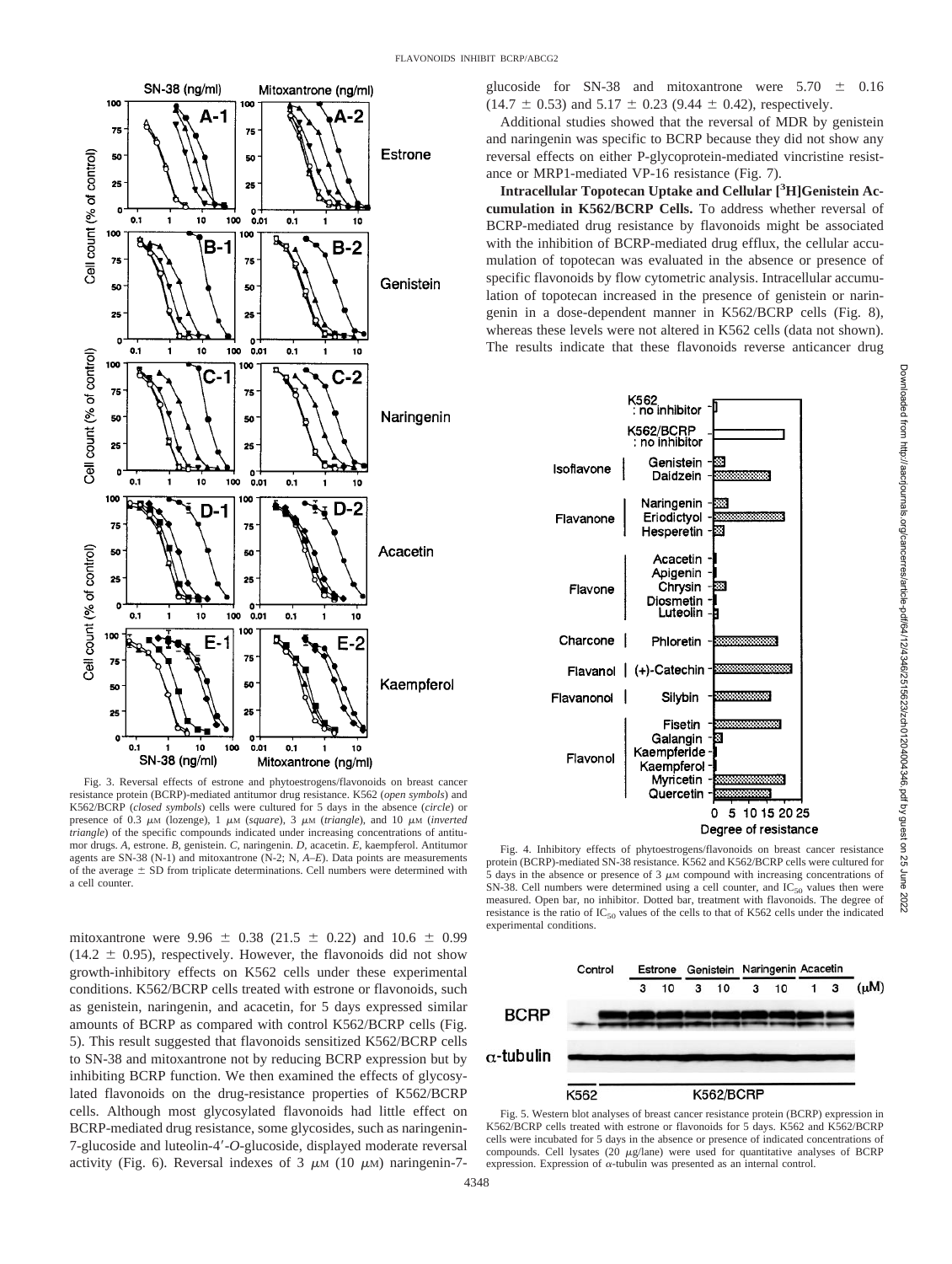

Fig. 6. Inhibitory effects of glycosylated flavonoids on breast cancer resistance protein (BCRP)-mediated drug resistance. *A,* inhibitory effects of glycosylated flavonoids on BCRP-mediated SN-38 resistance. K562 and K562/BCRP cells were cultured for 5 days in the absence or presence of  $3 \mu$ M flavonoid compounds with increasing concentrations of SN-38. Cell numbers were measured with a cell counter, and  $IC_{50}$  values then were determined. The degree of resistance is the ratio of  $IC_{50}$  values of the cells to that of K562 cells under the indicated experimental conditions. Open bar, no inhibitor. Dotted bar, treatment with flavonoids. Solid bar, treatment with glycosylated flavonoids. *Naringenin-G1 ,* naringenin-7-glucoside; *Apigenin-G<sup>2</sup> ,* apigenin-7-neohesperidoside (rhoifolin); *Dios* $metin-G<sup>3</sup>$ , diosmetin-7- $\beta$ -rutinoside (Diosmin); *Luteolin-G<sup>4</sup>*, luteolin-4'-O-glucoside; *Kaempferol-G<sup>5</sup> ,* kaempferol-3-glucoside; *Kaempferol-G<sup>6</sup> ,* kaempferol-7-*O*-neohesperidoside; *Quercetin-G*<sup>7</sup>, quercetin-3-arabinoglucoside (peltatoside); and *Quercetin-G*<sup>§</sup>, quercetin-3-rutinoside (Rutin). *B,* reversal effects of naringenin-7-glucoside on BCRP-mediated drug resistance. K562 (*open symbol*) and K562/BCRP (*closed symbol*) cells were cultured for 5 days in the absence (*circle*) or presence of 3  $\mu$ M (*triangle*) and 10  $\mu$ M (*inverted triangle*) naringenin-7-glucoside with increasing concentrations of antitumor drugs. Data points are the average  $\pm$  SD from triplicate determinations. Cell numbers were determined by a cell counter.

resistance by increasing the cellular levels of anticancer drugs in BCRP-expressing cells.

To examine whether flavonoids themselves are transported by BCRP, the intracellular accumulation of  $[3H]$ genistein in K562 and K562/BCRP cells also was examined. K562/BCRP cells accumulated a significantly smaller amount of  $[^3H]$ genistein than K562 cells, suggesting that there is BCRP-mediated efflux of genistein out of the cells (Fig. 9).

**Transcellular Transport of [3 H]Genistein.** BCRP-mediated transport of genistein was examined by transcellular transport assays using LLC/BCRP cells, which express BCRP in the apical membrane (8). The paracellular fluxes monitored by  $[14C]$ inulin appearance in the other side of the growth chambers were  $\leq$ 1% of the total radioactivity/h. Basal-to-apical transport (secretion) of [<sup>3</sup>H]mitoxantrone, a BCRP substrate, was greater in LLC/BCRP cells than that in LLC-PK1 cells (8). In the present study, secretion of [3H]genistein in LLC/BCRP cells also proved to be greater than that in LLC-PK1 cells, whereas apical-to-basal transport (reabsorption) of [<sup>3</sup>H]genistein in LLC/BCRP cells was reduced compared with LLC-PK1 cells (Fig.

10). However, in the presence of 3  $\mu$ M fumitremorgin C, secretion and reabsorption of [<sup>3</sup>H]genistein were at similar levels between LLC-PK1 and LLC/BCRP cells.

Our previous study demonstrated that [<sup>3</sup>H] estrone was converted to [<sup>3</sup>H]estrone sulfate in LLC-PK1 cells and that the latter was exported by BCRP (8). Therefore, transported radioactivity over the apical membrane of the cells was analyzed by silica gel TLC. [<sup>3</sup>H]genistein



Fig. 7. Reversal effects of genistein and naringenin on either P-glycoprotein- or MRP1-mediated antitumor drug resistance. Parental cells (*open symbol*) and transfected cells (*closed symbol*) were cultured for 5 days in the absence (*circle*) or presence of 3  $\mu$ M (*triangle*) or 10  $\mu$ M (*inverted triangle*) compounds with increasing concentrations of the antitumor agents. Cell numbers were determined using a cell counter. *A-1,* effect of genistein on the vincristine sensitivity of K562 and K562/MDR cells. *A-2,* effect of genistein on the VP-16 sensitivity of KB-3–1 and KB/MRP cells. *B-1,* effect of naringenin on the vincristine sensitivity of K562 and K562/MDR cells. *B-2,* effect of naringenin on the VP-16 sensitivity of KB-3-1 and KB/MRP cells. Data points are the average  $\pm$  SD from triplicate determinations.



K562/BCRP cells. Cells were incubated with (*bold line*) or without (*dotted line*) 20  $\mu$ M topotecan in the absence or presence of the indicated compound. Uptake of topotecan was measured using fluorescence-activated cell sorter. A fluorescence peak shift to the right was observed in K562 cells. In K562/BCRP cells, a fluorescence peak shift was not observed in the absence of estrone or flavonoids, but a fluorescence peak shift to the right indicating cellular uptake of topotecan occurred in a dose-dependent manner of the compounds.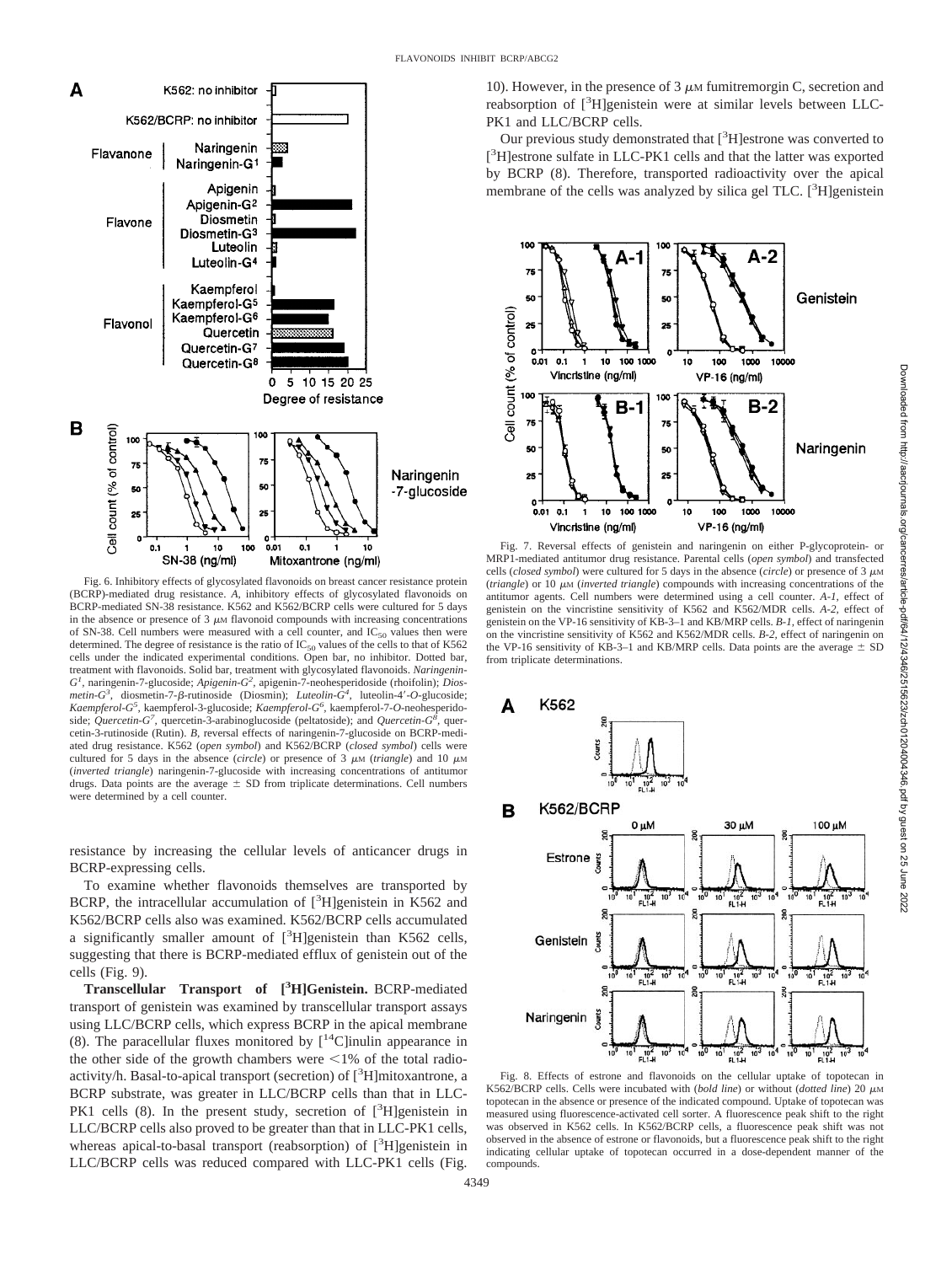migrated at  $Rf = 0.8$  (segment 11). TLC of transported radioactivity after 4-h incubation showed that almost all of the  $[^{3}H]$ genistein was transported in its native form and migrated at  $Rf = 0.8$  (segment 11) under these experimental conditions. Secretion of [<sup>3</sup>H]genistein was significantly greater in LLC/BCRP cells than that in LLC-PK1 cells (Fig. 11), indicating that genistein itself is directly transported by BCRP. In a separate experiment, when [<sup>3</sup>H]genistein was incubated with LLC-PK1 cells for 24 h,  $>80\%$  of the radioactivity shifted to  $Rf = 0.12-0.21$  (segment 3-4) and approximately 10% shifted to Rf =  $0.38-0.47$  (segment 6-7), in which metabolites of genistein were expected to exist (data not shown). However, only small amounts of such metabolites were found in the 4-h transport assay (Fig. 11).



Fig. 9. Intracellular accumulation of [<sup>3</sup>H]genistein in K562/BCRP cells. Cells  $(2 \times 10^6)$  were incubated with 30 nm [<sup>3</sup>H]genistein for 0, 1, 2, or 4 h at 37°C. After washing, the cells were dissolved in 100  $\mu$ l PBS and 400  $\mu$ l Soluene-350 and mixed with 5 ml ACS II scintillation mixture. Radioactivity was measured using a scintillation counter. The data are mean  $\pm$  SD from triplicate determinations.



Fig. 10. Transcellular transport of [<sup>3</sup>H]genistein by breast cancer resistance protein (BCRP). Cells (2.4  $\times$  10<sup>6</sup>/well) were plated on 3- $\mu$ m pore filters and cultured for 3 days. The apical and the basal sides of the medium were replaced with 2 ml serum-free medium 1.5 h before beginning the experiment. When required, 3  $\mu$ M fumitremorgin C was added to the apical and basal side medium at this time.  $[{}^{3}H]$ genistein (30 nm) was added to either the apical or basal side medium. After 1, 2, and 4 h, the percentage of radioactivity that appeared in the opposite side was measured. A, basal-to-apical transport of [<sup>3</sup>H]genistein.  $\hat{B}$ , apical-to-basal transport of  $[^{3}$ H]genistein. Open triangles, basal-to-apical transport in LLC-PK1, *closed triangles*, basal-to-apical transport in LLC/BCRP; *inverted open triangles*, apical-to-basal transport in LLC-PK1; and *inverted closed triangles*, apical-to-basal transport in LLC/BCRP. The data, expressed as a percent fraction of the total radioactivity, are mean  $\pm$  SD of triplicate determinations from three different cultures. When a vertical bar is not shown, the SD is within the symbol.  $*P < 0.05$ . The data are representative of two independent experiments.



Fig. 11. Silica gel TLC of secreted [<sup>3</sup>H]genistein and its corresponding metabolites. The experimental procedure was the same as that of the transepithelial transport assay until sample collection. Fifty  $\mu$ l of medium in the apical side after 4-h incubation were mixed with 100  $\mu$ l of methanol, spotted, and run on silica gel plates in chloroform/ methanol/acetic acid (8:3:1). Separated zones then were excised, and their radioactivities were measured. The radioactivity measurements are expressed as a percentage fraction of the total radioactivity before incubation. Data points are mean  $\pm$  SD of triplicate determinations from three different cultures. A, TLC analysis of secreted <sup>3</sup>H-labeled compounds for 4 h in LLC-PK1 cells. *B*, TLC analysis of secreted <sup>3</sup>H-labeled compounds for 4 h in LLC/BCRP cells. Numbers 1–14 indicate segments in the silica gel TLC plate. [<sup>3</sup>H]genistein is fractionated in segment 11, and metabolites of [<sup>3</sup>H]genistein are found in segments 3 and 4. The data are means of triplicate determinations from three different cultures. The SD is within the symbol.  $*P < 0.05$  between LLC-PK1 and LLC/BCRP cells.

## **DISCUSSION**

Estrone and  $17\beta$ -estradiol are the first endogenous compounds that were shown to exert strong BCRP-reversing activity (7). Synthesized estrogen agonists and antagonists also showed strong reversing activity of BCRP-mediated drug resistance (9). Therefore, we extended our studies to natural estrogenic compounds in the search for BCRP inhibitors.

Isoflavones derived from soybean, such as genistein and daidzein, constitute a subset of flavonoids that have been reported to have weak estrogenic activity (10). In addition, chemical structures of isoflavones resemble those of estrone and  $17\beta$ -estradiol (Fig. 2). Naringenin, a flavanone contained in grapefruit juice, also resembles  $17\beta$ estradiol in chemical structure, albeit to a lesser extent than isoflavone (Fig. 2). Flavonoids are remarkably safe nutrients, being the most abundant polyphenolic compounds present in the human diet in fruits, vegetables, and plant-derived beverages such as tea and red wine (15). Some flavonoids also have been reported to interact with ABC transporters, such as P-glycoprotein, MRP1, MRP2, and cystic fibrosis transmembrane conductance regulator (16–21).

Genistein and naringenin displayed stronger interaction with BCRP than estrone (Fig. 3, *A–C*), and many flavones, such as acacetin, apigenin, chrysin, diosmetin, and luteolin, and some flavonols, such as kaempferide and kaempferol, demonstrated strong reversing activity of BCRP-mediated drug resistances (Fig. 3, *D* and *E*, and Fig. 4). Flavanol, flavanonol, and one-half of flavonols tested did not show BCRP-reversing activity (Fig. 4). Two glycosylated flavonoids, naringenin-7-glucoside and luteolin-4-*O*-glucoside, did show anti-BCRP activity, whereas six other glycosylated flavonoids did not (Fig. 6). From these results, we speculated that the 3-hydroxyl group of the C ring might be important for BCRP-inhibitory activity, although some exceptions do exist. The flavonoids did not show growth-inhibitory effects in K562 and KB-3–1 cells at the highest concentrations used in our experiments, suggesting that they might be safely used for circumventing BCRP-mediated drug resistance in clinical practice. Glycosylated flavonoids with anti-BCRP activity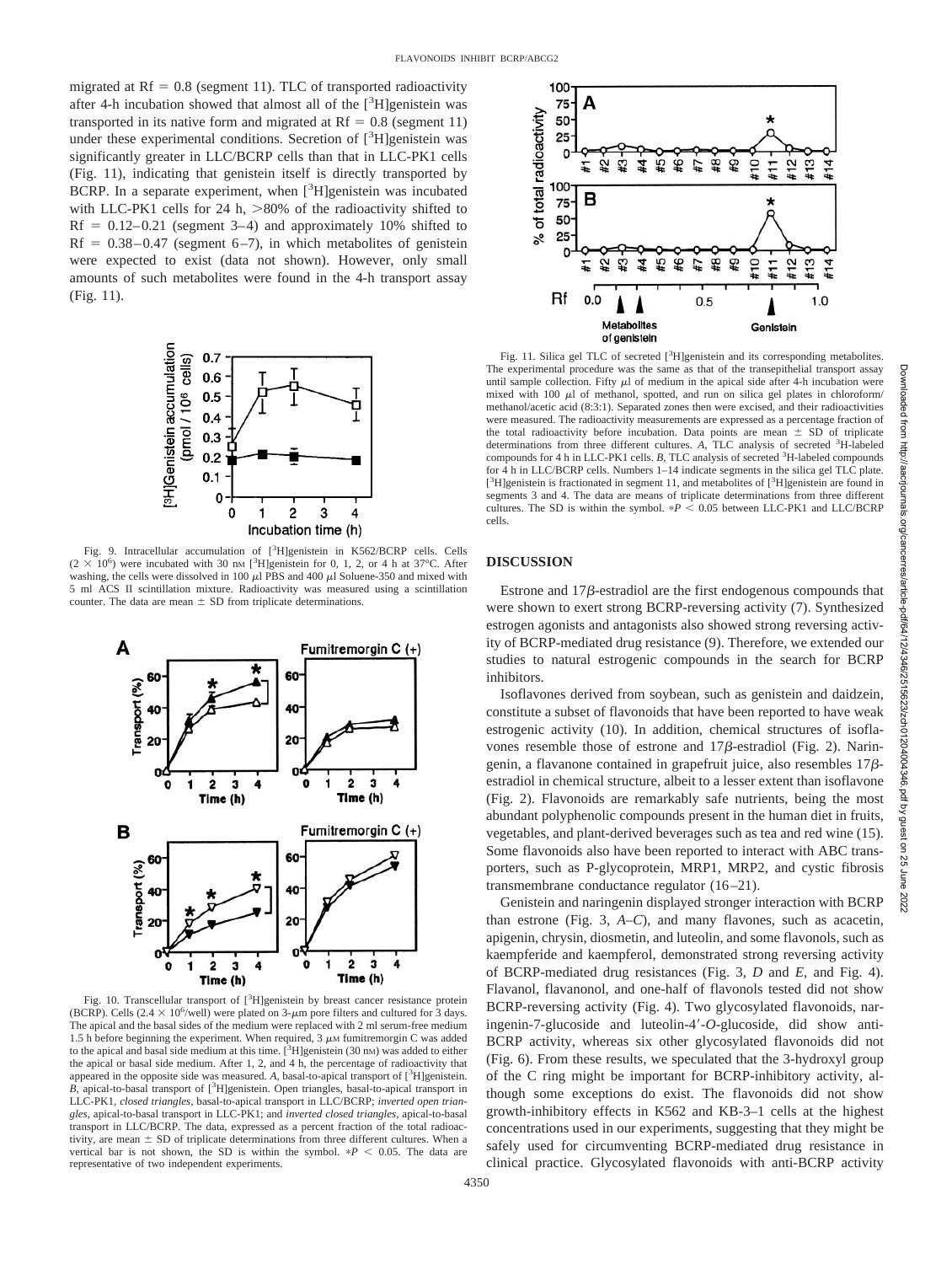also may be useful because of their water solubility. In our preliminary animal experiments, some flavonoid aglycones were insoluble to either water or hydrophilic solvents and therefore would be difficult to administer i.v. Therefore, use of either glycosylated flavonoids or water-soluble derivatives of flavonoids would be an alternative way to develop BCRP inhibitors.

GF120918 was first developed as a P-glycoprotein inhibitor but also was shown to be a BCRP inhibitor (22, 23). TAG-139, which we identified as a tamoxifen-derived BCRP inhibitor, also, like tamoxifen, inhibited P-glycoprotein (9). Genistein was reported to be a substrate/inhibitor of MRP1 because genistein inhibited daunorubicin transport out of cells overexpressing MRP1 at a concentration of 50  $\mu$ M (20). In the present study, genistein and naringenin effectively inhibited BCRP at a concentration of  $3 \mu$ M (Fig. 3) but showed little effect on vincristine resistance in K562/MDR cells or on VP-16 resistance in KB/MRP cells even at a concentration of 10  $\mu$ M (Fig. 7). Therefore, these flavonoids could be specific inhibitors of BCRP.

In previous studies, we showed that estrone inhibits BCRP function but was not transported by BCRP in its native form (7, 8). In contrast, progesterone is known to inhibit the function of P-glycoprotein but is not transported by P-glycoprotein (24). In the case of genistein, K562/BCRP cells accumulated smaller amounts of [<sup>3</sup>H]genistein than parental K562 cells (Fig. 9). Secretion of [<sup>3</sup>H]genistein from LLC/ BCRP cells was greater than from LLC-PK1 cells in transcellular transport assays (Fig. 10). TLC analysis of transported [<sup>3</sup>H]genistein suggested that there was increased transport of genistein aglycone in LLC/BCRP cells compared with LLC-PK1 cells (Fig. 11). Intracellular accumulation of [<sup>3</sup>H]genistein also was decreased in LLC/BCRP cells compared with levels in parental cells (data not shown). These results suggest that inhibition of BCRP-mediated drug resistance by genistein is caused by the competitive transport of genistein by BCRP. Unlike estrone and  $17\beta$ -estradiol, genistein would be transported in its native form but not in either sulfated or glucuronated forms (25, 26).

Another possible mechanism of BCRP inhibition by flavonoids is the interaction with the nucleotide-binding domain of BCRP because some flavonoids, including genistein, have been shown previously to interact with nucleotide-binding domain of P-glycoprotein, which was predicted to suppress ATP-hydrolysis and energy-dependent drug transport (16–18). In the case of BCRP, modulation of ATPase activity by the flavonoids should be investigated further to clarify this possibility.

The data presented here might have clinically important implications because some flavonoids effectively inhibited BCRP-mediated drug resistance at relatively low concentrations. For instance, we showed that  $3 \mu$ M of genistein effectively circumvented BCRP-mediated drug resistance. Soybean (100 g) contains 100–200 mg isoflavones consisting of genistein, daidzein, glycitein, and their corresponding glycosides. Several groups have investigated the pharmacokinetics of soy isoflavone. A single bolus ingestion of 50 mg genistein in healthy premenopausal women was shown to result in a peak plasma concentration of 1.26  $\pm$  0.27  $\mu$ M at 9.33  $\pm$  1.33 h (25). The rate of unconjugated genistein was only approximately 2–4%. However, in another report of 6-consecutive-day feeding study of 25 g soymilk powder in young adult women, the percentage of plasma aglycone genistein sampled on days 5 and 6 was  $26 \pm 7\%$  of total genistein (26). In addition, glucuronide was the main metabolite in that study. Therefore, the concentration of active genistein in cancer tissues may reach sufficient level for BCRP inhibition via oral ingestion because  $\beta$ -glucuronidase activity is elevated in cancer (27). Parenteral administration may validate genistein as BCRP inhibitor. Subcutaneous injection of genistein was shown previously to enable high concentration of active genistein in mice (28).

The findings that glycosylated flavonoids naringenin-7-glucoside

and luteolin-4-*O*-glucoside effectively inhibited BCRP-mediated drug resistance might prove to be of great importance. These glycosylated flavonoids are well soluble in water. Because deglycosidation by intestinal enzymes precedes glucuronidation via oral routes, the i.v. injection of glycosylated flavonoids would bypass deglycosidation and retain their native structures, which are effective as BCRP inhibitors. In fact, i.v. naringenin-7-glucoside was excreted in urine mostly as its native glucoside form in a rat model (29).

Despite the promising results using flavonoids in the reversal of BCRP-mediated drug resistance, we must bear in mind that that coadministration or intake of flavonoids with BCRP-substrate antitumor agents may result in the alteration of their pharmacokinetics and may increase the toxicity of the antitumor drugs in the recipient patients. In this regard, orally administered GF120918 has been reported to increase oral bioavailability of topotecan (30).

In summary, phytoestrogens/flavonoids reverse BCRP-mediated drug resistance effectively, and these findings may bring direct and immediate clinical benefits via more effective and safer cancer chemotherapy treatments.

## **ACKNOWLEDGMENTS**

We thank Dr. H. Esumi, National Cancer Center Research Institute East, for helpful suggestions and advice. KB/MRP cells were a gift from Dr. K. Ueda, Graduate School of Agriculture, Kyoto University. We also thank Dr. L. Greenberger and Wyeth Ayerst for providing fumitremorgin C.

### **REFERENCES**

- 1. Doyle LA, Yang W, Abruzzo LV, et al. A multidrug resistance transporter from human MCF-7 breast cancer cells. Proc Natl Acad Sci USA 1998;95:15665–70.
- 2. Gottesman MM, Hrycyna CA, Schoenlein PV, Germamm UA, Pastan I. Genetic analysis of the multidrug transporter. Annu Rev Genet 1995;29:607–49.
- 3. Allikmets R, Schriml L, Hutchinson A, Romano-Spica V, Dean M. A human placenta-specific ATP-binding cassette gene (*ABCP*) on chromosome 4q22 that is involved in multidrug resistance. Cancer Res 1998;58:5337–9.
- 4. Miyake K, Mickley L, Litman T, et al. Molecular cloning of cDNAs which is highly overexpressed in mitoxantrone-resistant cells: demonstration of homology to ABC transport genes. Cancer Res 1999;59:8–13.
- 5. Maliepaard M, van Gastelen MA, de Jong LA, et al. Overexpression of the *BCRP/ MXR/ABCP* gene in a topotecan-selected ovarian tumor cell line. Cancer Res 1999; 59:4559–63.
- 6. Kawabata S, Oka M, Shiozawa K, et al. Breast cancer resistance protein directly confers SN-38 resistance of lung cancer cells. Biochem Biophys Res Commun 2001;280:1216–23.
- 7. Imai Y, Tsukahara S, Ishikawa E, Tsuruo T, Sugimoto Y. Estrone and 17 $\beta$ -estradiol reverse breast cancer resistance protein-mediated multidrug resistance. Jpn J Cancer Res 2002;93:231–5.
- 8. Imai Y, Asada S, Tsukahara S, Ishikawa E, Tsuruo T, Sugimoto Y. Breast cancer resistance protein exports sulfated estrogens but not free estrogens. Mol Pharmacol  $2003.64.610 - 8$
- 9. Sugimoto Y, Tsukahara S, Imai Y, Sugimoto Y, Ueda K, Tsuruo T. Reversal of breast cancer resistance protein-mediated drug resistance by estrogen antagonists and agonists. Mol Cancer Ther 2003;2:105–12.
- 10. Kuiper GG, Lemmen JG, Carlsson B, et al. Interaction of estrogenic chemicals and phytoestrogens with estrogen receptor  $\beta$ . Endocrinology 1998;139:4252-63.
- 11. Kage K, Tsukahara S, Sugiyama T, et al. Dominant-negative inhibition of breast cancer resistance protein as drug efflux pump through the inhibition of S-S dependent homodimerization. Int J Cancer 2002;97:626–30.
- 12. Suzuki M, Sugimoto Y, Tsuruo T. Efficient protection of cells from the genotoxicity of nitrosoureas by the retrovirus-mediated transfer of human O<sup>6</sup>-methylguanine-DNA methyltransferase using bicistronic vectors with human multidrug resistance gene 1. Mutat Res 1998;401:133–41.
- 13. Taguchi Y, Yoshida A, Takada Y, Komano T, Ueda K. Anti-cancer drugs and glutathione stimulate vanadate-induced trapping of nucleotide in multidrug resistance-associated protein (MRP). FEBS Lett 1997;401:11–4.
- 14. Rabindran SK, Ross DD, Doyle A, Yang W, Greenberger LM. Fumitremorgin C reverses multidrug resistance in cells transfected with the breast cancer resistance protein. Cancer Res 2000;60:47–50.
- 15. Harborne J. Nature, distribution and function of plant flavonoids. In: Plant flavonoids in biology and medicine: Biochemical pharmacological and structure-activity relationships. New York: Alan R. Liss, Inc.; 1986. p. 17–28.
- 16. Castro AF, Altenberg GA. Inhibition of drug transport by genistein in multidrugresistant cells expressing P-glycoprotein. Biochem Pharmacol 1997;53:89–93.
- 17. Di Pietro A, Conseil G, Perez-Victoria JM, et al. Modulation by flavonoids of cell multidrug resistance mediated by P-glycoprotein and related ABC transporters. Cell Mol Life Sci 2002;59:307–22.